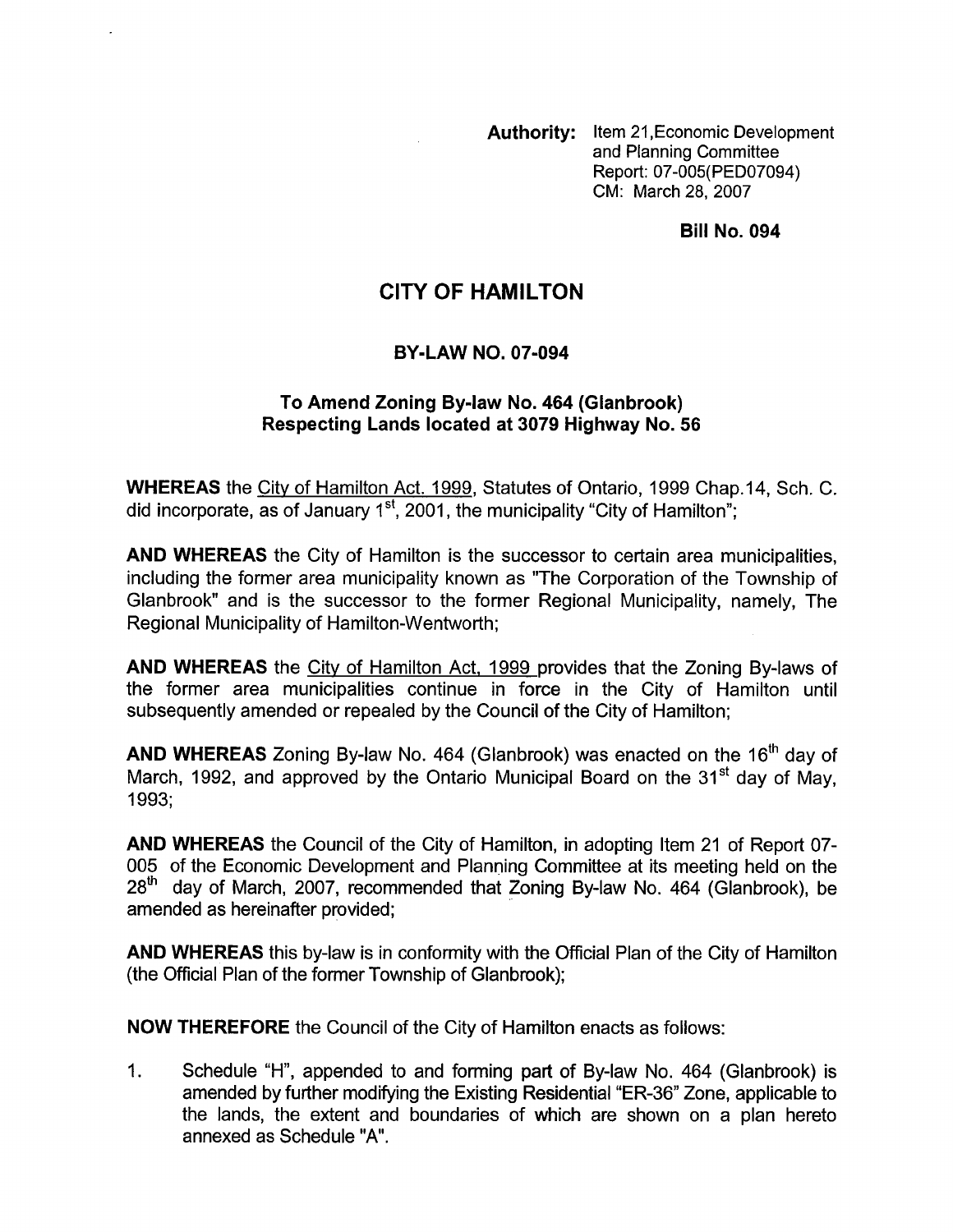That the "ER-36" zone provisions as set out under Section 44, "Exceptions to the Provisions of this By-law", of Zoning By-law No. 464, be deleted and replaced as follows: 2.

## **ER-36 3079 HIGHWAY NO. 56**

- 1. Notwithstanding the uses permitted in **SECTION 12: EXISTING RESIDENTIAL "ER" ZONE,** Subsection 12.1 - **PERMITTED USES** of Zoning By-law No. 464, a Commercial School shall also be permitted on the lands zoned "ER-36".
- 2. Notwithstanding the regulations of **SECTION 7: GENERAL PROVISIONS FOR ALL ZONES,** Subsections 7.35 (a)(iv), (a)(vi)(a), (a)(xii), (a)(xiv) - **MINIMUM PARKING REQUIREMENTS,** the following regulations shall apply for lands zoned "ER-36":
	- (a) Tandem parking shall be permitted for a Commercial School.
	- (b) A minimum driveway width of 5.3 metres shall be permitted.
	- $\text{(c)}$  Sections 7.35(a)(xii) and 7.35(a)(xiv) shall not apply to the buildings or structures existing on the date of passing of this Bylaw, being March 28, 2007.
- 3. Notwithstanding the regulations of **SECTION 7: GENERAL PROVISIONS FOR ALL ZONES, Subsections 7.13(b)(ii), (b)(iii), (b)(iv) -ACCESSORY BUILDINGS,** the following regulations shall apply for lands zoned "ER-36",
	- (a) The Accessory building shall not be located less than 0.76 metres from any lot line.
	- (b) Section 7.12(b)(iii) shall not apply to the buildings or structures existing on the date of passing of this By-law, being March 28, 2007.
	- (c) The maximum gross floor area for the accessory building shall be 185.0 square metres.
- 3. The Clerk is hereby authorized and directed to proceed with the giving of notice of the passing of this By-law, in accordance with the Planning Act.

**PASSED and <b>ENACTED** this 28<sup>th</sup> day of March, 2007.

Fred Eisenberger Mayor City Clerk

tevin C. Christenson

ZAR-06-6 1